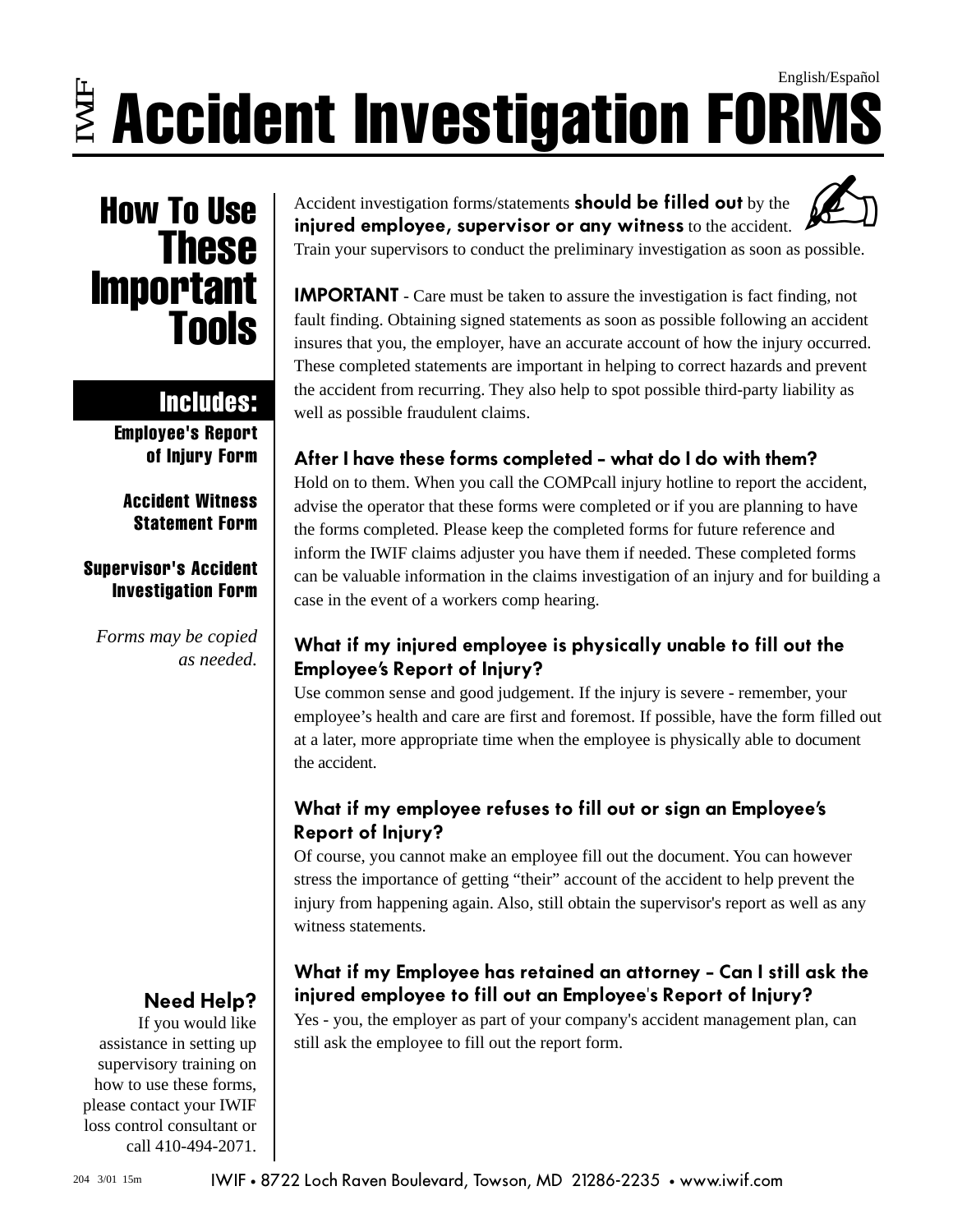# $\bar{\ddot{\mathbf{z}}}$ Employee's Report of Injury

To be completed by the employee)

| Employee's name: Last                                                                                |                                                                        |                              |        | Middle<br>Andrew Middle |  | Male Female                            |  |
|------------------------------------------------------------------------------------------------------|------------------------------------------------------------------------|------------------------------|--------|-------------------------|--|----------------------------------------|--|
|                                                                                                      |                                                                        | First                        |        |                         |  |                                        |  |
| Date of birth: $\frac{\sqrt{1-\frac{1}{2}}}{\sqrt{1-\frac{1}{2}}}$                                   |                                                                        |                              |        |                         |  |                                        |  |
|                                                                                                      |                                                                        |                              |        |                         |  |                                        |  |
|                                                                                                      |                                                                        |                              |        |                         |  |                                        |  |
|                                                                                                      |                                                                        |                              |        |                         |  |                                        |  |
|                                                                                                      |                                                                        |                              |        |                         |  |                                        |  |
| Location of accident: <u>Name</u> of building                                                        |                                                                        |                              |        | Area (bathroom, etc.)   |  |                                        |  |
|                                                                                                      |                                                                        |                              |        |                         |  |                                        |  |
|                                                                                                      |                                                                        |                              |        |                         |  |                                        |  |
|                                                                                                      |                                                                        |                              |        |                         |  |                                        |  |
|                                                                                                      |                                                                        |                              |        |                         |  |                                        |  |
|                                                                                                      |                                                                        |                              |        |                         |  |                                        |  |
|                                                                                                      |                                                                        |                              |        |                         |  |                                        |  |
| Describe bodily injury sustained (be specific about body part(s) affected): ________________________ |                                                                        |                              |        |                         |  | (continue on other side, if necessary) |  |
|                                                                                                      |                                                                        |                              |        |                         |  |                                        |  |
|                                                                                                      |                                                                        |                              |        |                         |  |                                        |  |
| Recommendation on how to prevent this accident from recurring:                                       |                                                                        |                              |        |                         |  |                                        |  |
|                                                                                                      |                                                                        |                              |        |                         |  |                                        |  |
|                                                                                                      |                                                                        |                              |        |                         |  | (continue on other side, if necessary) |  |
| Name of Supervisor: Last First                                                                       |                                                                        |                              | Middle |                         |  |                                        |  |
| Name(s) of Witness(es): (Attach witness(es) report(s))                                               |                                                                        |                              |        |                         |  |                                        |  |
|                                                                                                      |                                                                        |                              |        |                         |  |                                        |  |
|                                                                                                      |                                                                        |                              |        |                         |  |                                        |  |
|                                                                                                      |                                                                        |                              |        |                         |  |                                        |  |
|                                                                                                      |                                                                        |                              |        |                         |  |                                        |  |
| 3/01                                                                                                 | IWIF • 8722 Loch Raven Boulevard, Towson, MD 21286-2235 • www.iwif.com | Form may be copied as needed |        |                         |  |                                        |  |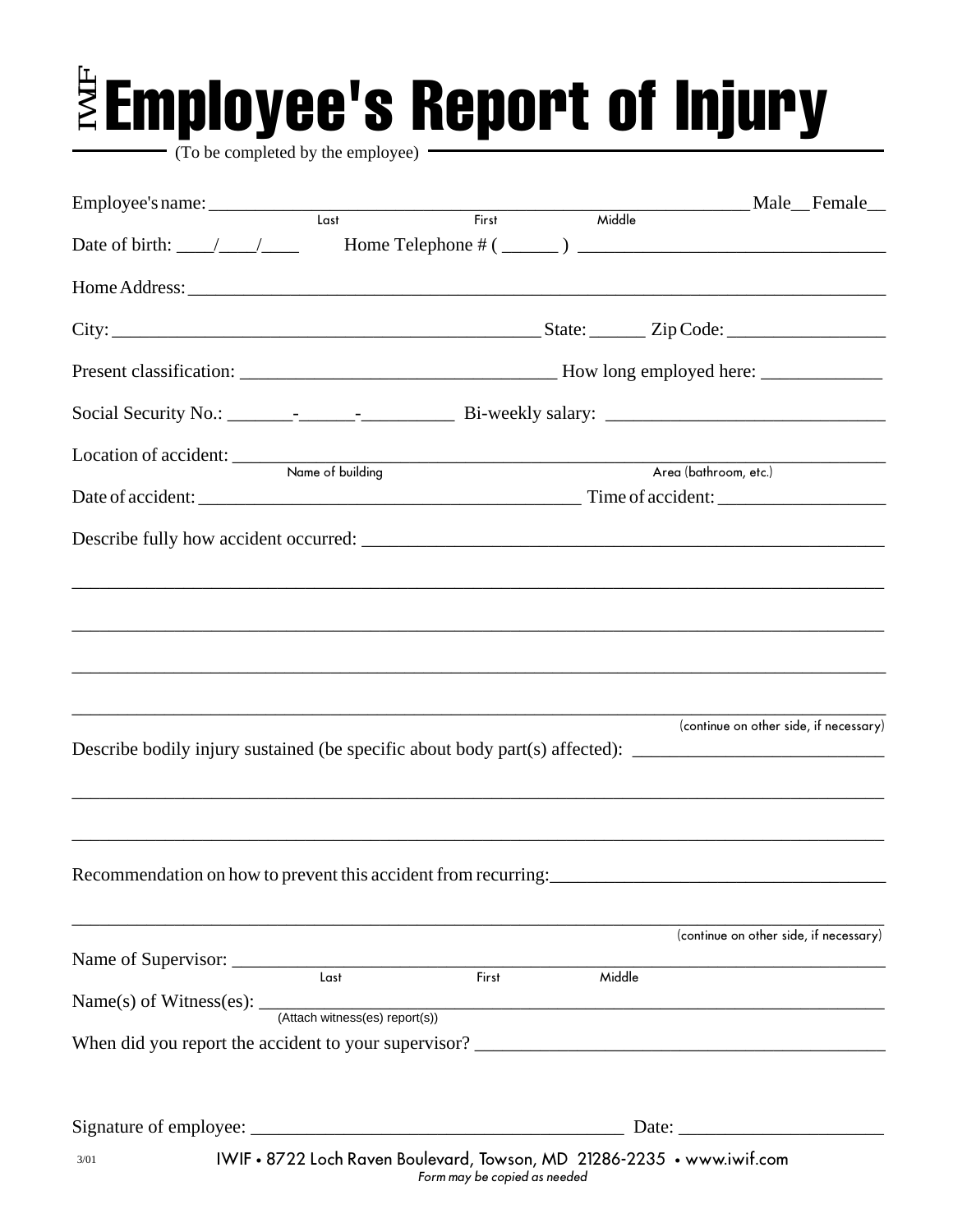# $\bar{\mathbb{B}}$  Accident Witness Statement

(To be completed by accident witness)

| Injured Employee's name: _________                                                                   |      |       |        |                                        |  |
|------------------------------------------------------------------------------------------------------|------|-------|--------|----------------------------------------|--|
|                                                                                                      | Last | First | Middle |                                        |  |
| Name of Witness: Last                                                                                |      | First | Middle |                                        |  |
|                                                                                                      |      |       |        |                                        |  |
|                                                                                                      |      |       |        |                                        |  |
|                                                                                                      |      |       |        |                                        |  |
|                                                                                                      |      |       |        |                                        |  |
|                                                                                                      |      |       |        |                                        |  |
|                                                                                                      |      |       |        |                                        |  |
|                                                                                                      |      |       |        |                                        |  |
|                                                                                                      |      |       |        |                                        |  |
|                                                                                                      |      |       |        |                                        |  |
|                                                                                                      |      |       |        |                                        |  |
|                                                                                                      |      |       |        |                                        |  |
|                                                                                                      |      |       |        |                                        |  |
|                                                                                                      |      |       |        |                                        |  |
|                                                                                                      |      |       |        |                                        |  |
|                                                                                                      |      |       |        |                                        |  |
|                                                                                                      |      |       |        |                                        |  |
|                                                                                                      |      |       |        |                                        |  |
|                                                                                                      |      |       |        | (continue on other side, if necessary) |  |
| Describe bodily injury sustained (be specific about body part(s) affected): ________________________ |      |       |        |                                        |  |
|                                                                                                      |      |       |        |                                        |  |
|                                                                                                      |      |       |        |                                        |  |
|                                                                                                      |      |       |        |                                        |  |
|                                                                                                      |      |       |        |                                        |  |
| Recommendation on how to prevent this accident from recurring:                                       |      |       |        |                                        |  |
|                                                                                                      |      |       |        |                                        |  |
|                                                                                                      |      |       |        | (continue on other side, if necessary) |  |
| Name of Supervisor:                                                                                  |      |       |        |                                        |  |
|                                                                                                      | Last | First | Middle |                                        |  |
|                                                                                                      |      |       |        |                                        |  |
|                                                                                                      |      |       |        |                                        |  |
|                                                                                                      |      |       |        |                                        |  |
|                                                                                                      |      |       |        |                                        |  |
|                                                                                                      |      |       |        |                                        |  |

3/01 IWIF • 8722 Loch Raven Boulevard, Towson, MD 21286-2235 • www.iwif.com Form may be copied as needed